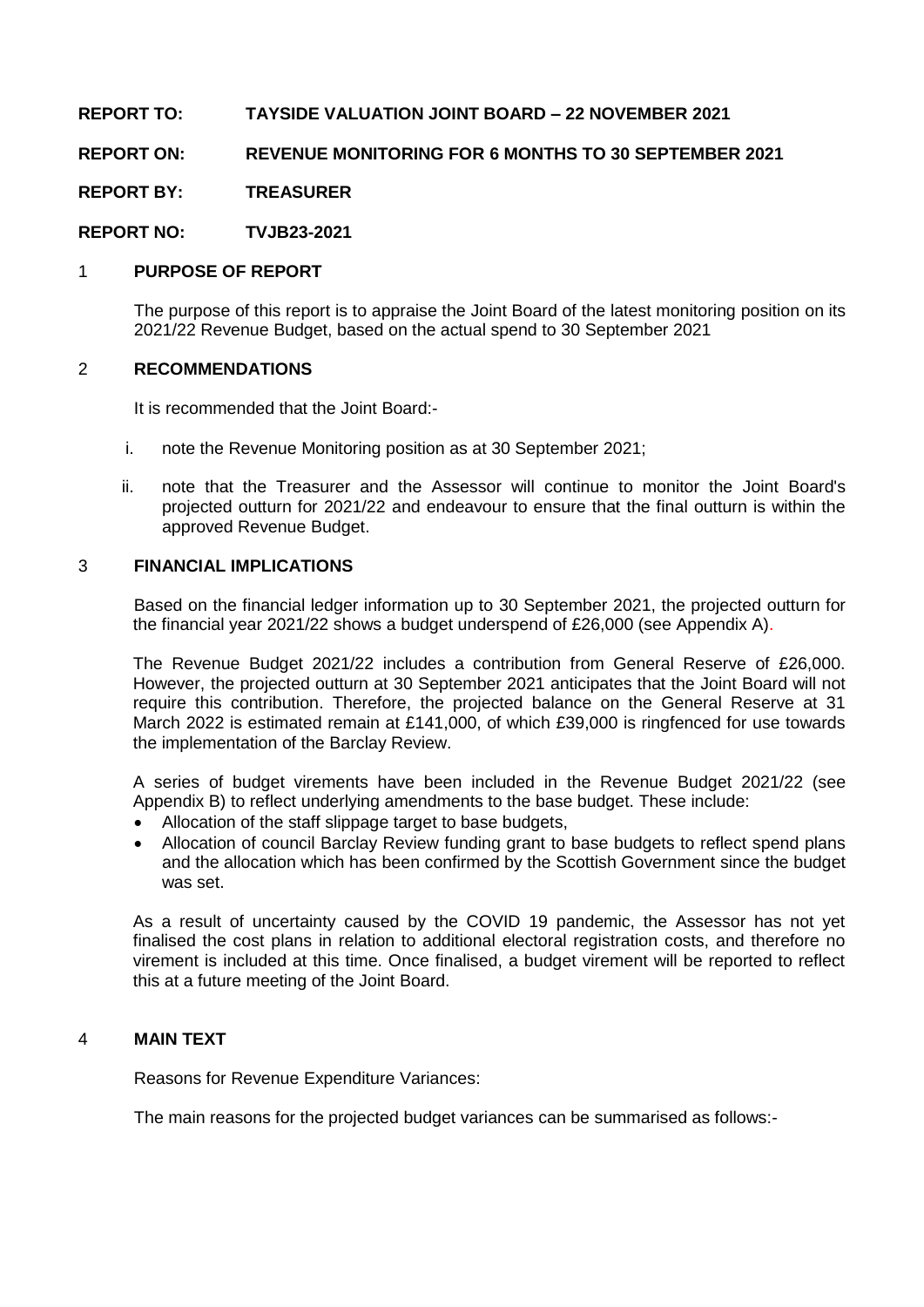|                                                                                                                                                                                                                                                                                                                                                                                                                                                                     | £000 |
|---------------------------------------------------------------------------------------------------------------------------------------------------------------------------------------------------------------------------------------------------------------------------------------------------------------------------------------------------------------------------------------------------------------------------------------------------------------------|------|
| <b>STAFF COSTS</b><br>An underspend of £19,000 is projected after taking cognisance of budget<br>virement to reflect the staff cost slippage target and staff costs relating to the<br>implementation of the Barclay Review. The staff savings have arisen through<br>the impact of COVID 19 on both the ability of the Joint Board to progress with<br>planned staff recruitment, and the ability of staff to attend in-person training<br>courses and conferences | (19) |
| <b>SUPPLIES AND SERVICES</b><br>Impact of COVID 19 pandemic resulting in increased Health & Safety costs to<br>enable safe return to offices following COVID 19 and increased legal fees in<br>relation to increased volume of Valuation Appeals. This is partly offset by<br>decreased costs during the office closure in relation to Postages, Stationery<br>and Other Supplies & Services                                                                        | 7    |
| <b>TRANSPORT COSTS</b><br>A 40% decrease in Car Allowances is anticipated as a result of travel<br>restrictions in place as a result COVID 19 Pandemic                                                                                                                                                                                                                                                                                                              | (19) |
| <b>THIRD PARTY PAYMENTS</b><br>A slight increase in Valuation Appeal expenses is anticipated                                                                                                                                                                                                                                                                                                                                                                        | 5    |
| <b>Overall Projected Outcome</b>                                                                                                                                                                                                                                                                                                                                                                                                                                    | (26) |

**Note** 

Figures contained within brackets are underspends or increases in income, figures without brackets indicate overspends or decreases in income.

#### 5 **POLICY IMPLICATIONS**

This Report has been screened for any policy implications in respect of Sustainability, Strategic Environmental Assessment, Anti-Poverty, Equality Impact Assessment and Risk Management.

There are no major issues.

### 6 **CONSULTATIONS**

The Assessor and Clerk to the Joint Board have been consulted on the content of this report.

# 7 **BACKGROUND PAPERS**

None

**ROBERT EMMOTT 12 NOVEMBER 2021 TREASURER TAYSIDE VALUATION JOINT BOARD**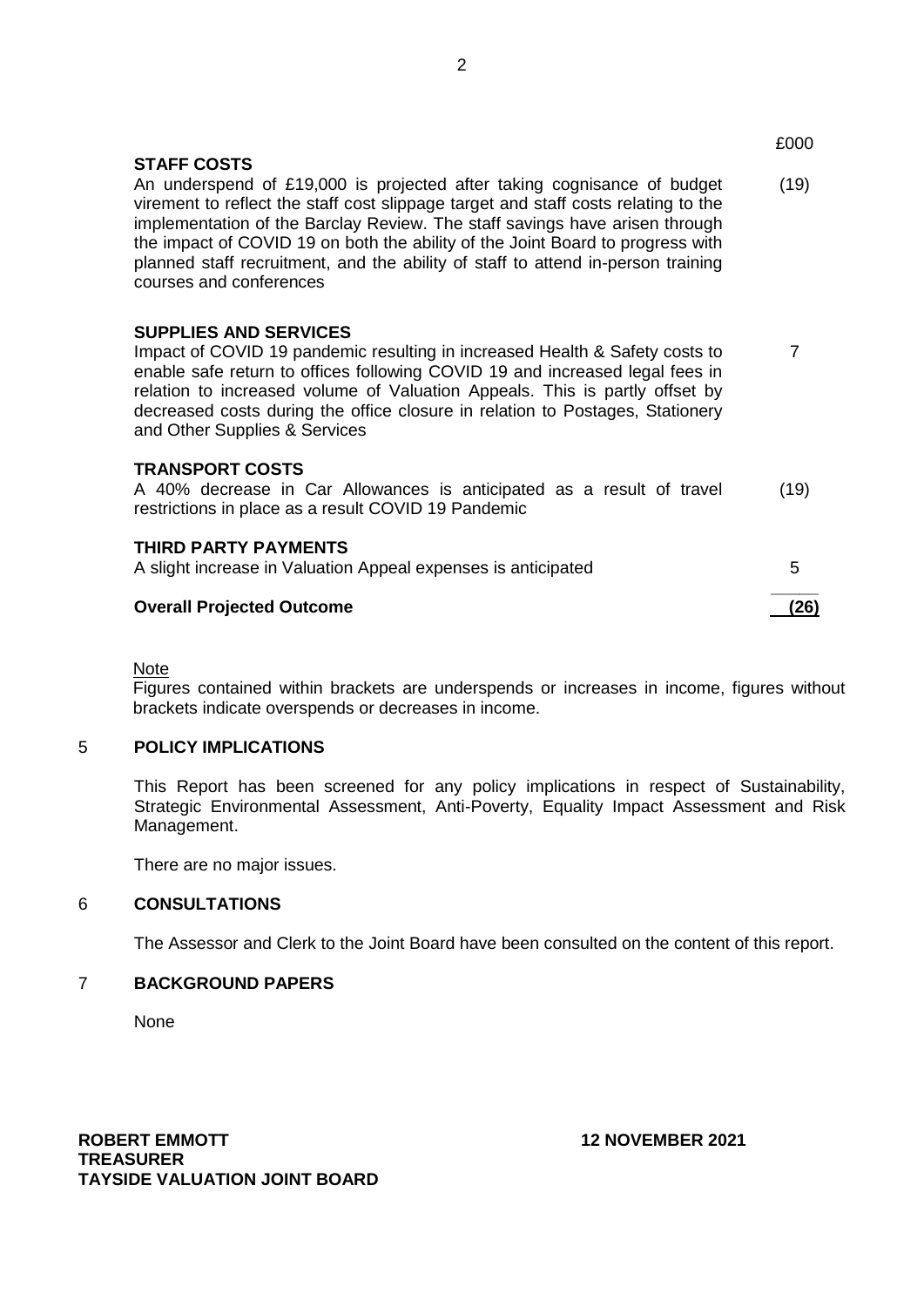#### **TAYSIDE VALUATION JOINT BOARD REVENUE MONITORING REPORT 6 MONTHS TO 30TH SEPTEMBER 2021**

|                                                 | <b>Actual</b>                    |                         |                                             |                             |                                |                                          |  |
|-------------------------------------------------|----------------------------------|-------------------------|---------------------------------------------|-----------------------------|--------------------------------|------------------------------------------|--|
| <b>Staff Costs</b>                              | <b>Budget</b><br>2021/22<br>£000 | £000                    | Virement Monitored<br><b>Budget</b><br>£000 | as at<br>30/09/2021<br>£000 | Projected<br>Outturn<br>£000   | Variance<br>£000                         |  |
|                                                 |                                  |                         |                                             |                             |                                |                                          |  |
| Gross Pay                                       | 2,118                            | 161                     | 2,279                                       | 1,129                       | 2,266                          | (13)                                     |  |
| Superannuation                                  | 354                              | 27                      | 381                                         | 185                         | 373                            | (8)                                      |  |
| National Insurance                              | 214                              | 16                      | 230                                         | 114                         | 229                            | (1)                                      |  |
| Overtime                                        | 5                                | 0                       | 5                                           | 4                           | 9                              | 4                                        |  |
| Supp Supn Charge                                | 20                               | 0                       | 20                                          | 7                           | 20                             | $\boldsymbol{0}$                         |  |
| <b>Additional Electoral Registration Duties</b> | 27                               | (2)                     | 25                                          | $\mathbf 0$                 | 25                             | 0                                        |  |
| Staff Cost Saving (2.5%)                        | (107)                            | 107                     | 0                                           | $\mathbf 0$                 | 0                              | 0                                        |  |
| Implementation of Barclay Review                | 302                              | (302)                   | 0                                           | 0                           | 0                              | 0                                        |  |
| <b>Other Staff Costs</b>                        | 17                               | 8                       | 25                                          | 10                          | 24                             | (1)                                      |  |
|                                                 | 2,950                            | 15                      | 2,965                                       | 1,449                       | 2,946                          | (19)                                     |  |
| <b>Property Costs</b>                           | 221                              | $\overline{\mathsf{o}}$ | 221                                         | 116                         | 221                            | $\boldsymbol{0}$                         |  |
|                                                 |                                  |                         |                                             |                             |                                |                                          |  |
| <b>Supplies and Services</b>                    | 324                              | 70                      | 394                                         | 183                         | 401                            | $\overline{7}$                           |  |
| <b>Transport Costs</b>                          | 49                               | $\mathbf 0$             | 49                                          | 4                           | $\overline{30}$                | (19)                                     |  |
| <b>Third Party Payments</b>                     | $\overline{50}$                  | $\overline{\mathsf{o}}$ | 50                                          | $\overline{22}$             | $\overline{55}$                | 5                                        |  |
|                                                 |                                  |                         |                                             |                             |                                |                                          |  |
| <b>GROSS EXPENDITURE</b>                        | 3,594                            | 85                      | 3,679                                       | 1,774                       | 3,653                          | (26)                                     |  |
| <b>Income</b>                                   |                                  |                         |                                             |                             |                                |                                          |  |
| Requisitions                                    | 2,765                            | 0                       | 2,765                                       | 1,350                       | 2,765                          | 0                                        |  |
| <b>Additional Electoral Registration Duties</b> | 27                               | $\mathbf 0$             | 27                                          | 27                          | 27                             | $\pmb{0}$                                |  |
| <b>Electoral Registration</b>                   | 463                              | $\mathbf 0$             | 463                                         | 232                         | 463                            | 0                                        |  |
| <b>Council Barclay Funding</b>                  | 302                              | 0                       | 302                                         | 305                         | 302                            | 0                                        |  |
| <b>Recoveries from Councils</b>                 | 0                                | 0                       | 0                                           | 0                           | 0                              | 0                                        |  |
| Interest on Revenue Balances                    | 2                                | 0                       | 2                                           | $\mathbf 0$                 | $\overline{c}$                 | 0                                        |  |
| Individual Electoral Registration Grant         | 0                                | 0                       | 0                                           | 121                         | 0                              | 0                                        |  |
| Postal Votes and Foreign Nationals              | 0                                | 85                      | 85                                          | 85                          | 85                             | 0                                        |  |
| Other                                           | 9                                | 0                       | 9                                           | 0                           | 9                              | 0                                        |  |
| <b>GROSS INCOME</b>                             | 3,568                            | 85                      | 3,653                                       | 2,120                       | 3,653                          | $\overline{\mathbf{0}}$                  |  |
| <b>NET EXPENDITURE</b>                          | $\overline{26}$                  | $\overline{\mathbf{0}}$ | 26                                          | (346)                       | $\mathbf 0$                    | (26)                                     |  |
|                                                 |                                  |                         |                                             |                             |                                |                                          |  |
|                                                 |                                  |                         |                                             |                             | General<br><b>Fund</b><br>£000 | <b>Barclay</b><br><b>Funding</b><br>£000 |  |
| General Reserve at 1st April 2021               |                                  |                         |                                             |                             | 102                            | 39                                       |  |

Contribution to Revenue Budget 2021/22 0 0

Projected General Reserve at 31st March 2022 **102 39**